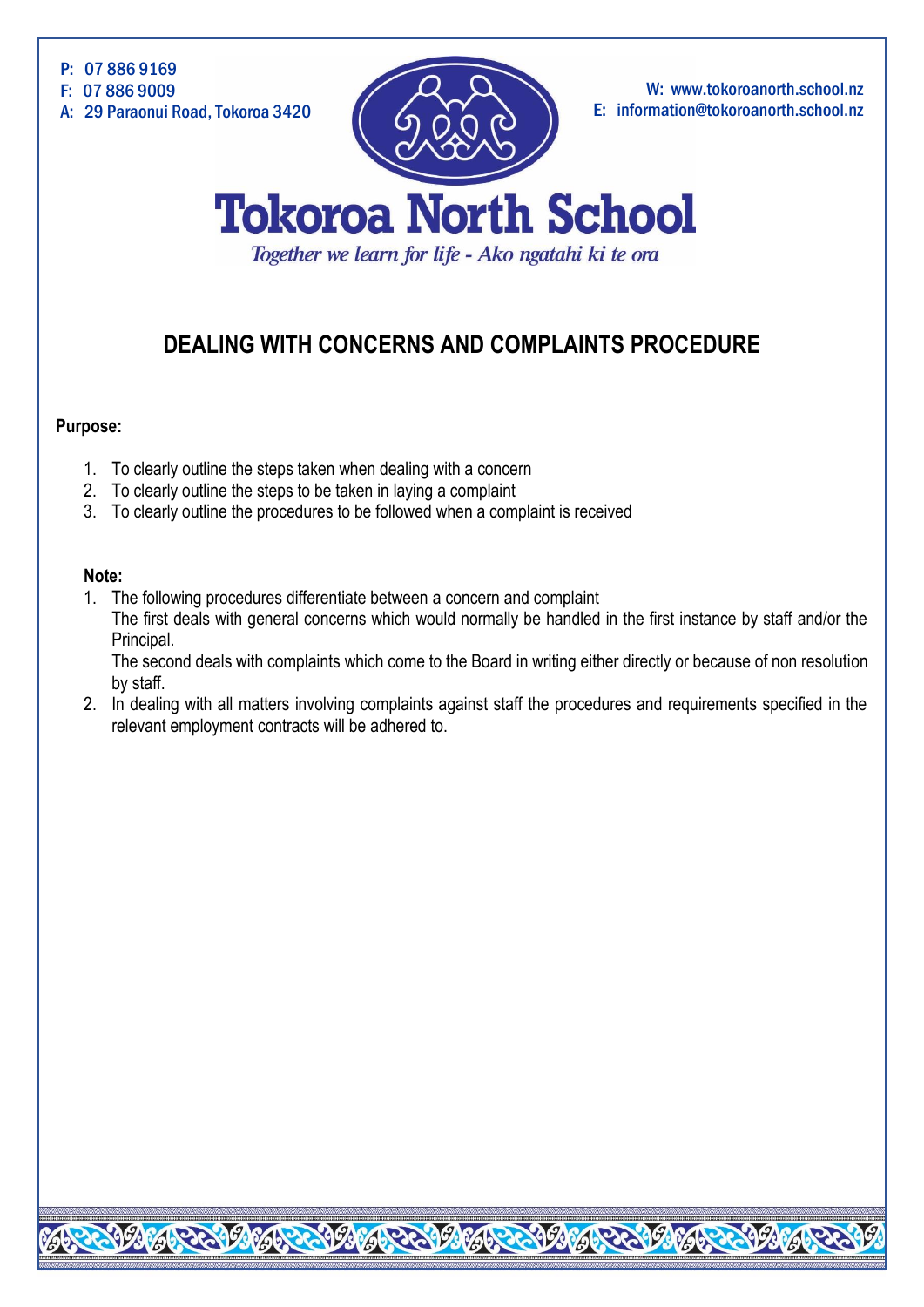

## **Guidelines:**

- 1. While minor concerns may be able to be discussed in a quick informal chat with a staff member, normally in order for both parties to give the matter full attention, arranging a time to discuss the matter is the preferred option.
- 2. If the concerns procedure has not been followed the board will normally return any letter of complaint to the writer and ask that they follow the concerns procedure first.
- 3. The board needs to formally receive a complaint in order to act on it. If a complaint is serious enough for the board to deal with, it is serious enough to be put in writing.
- 4. All parties to a concern or complaint may bring a support person to any meeting where the issue is to be discussed.